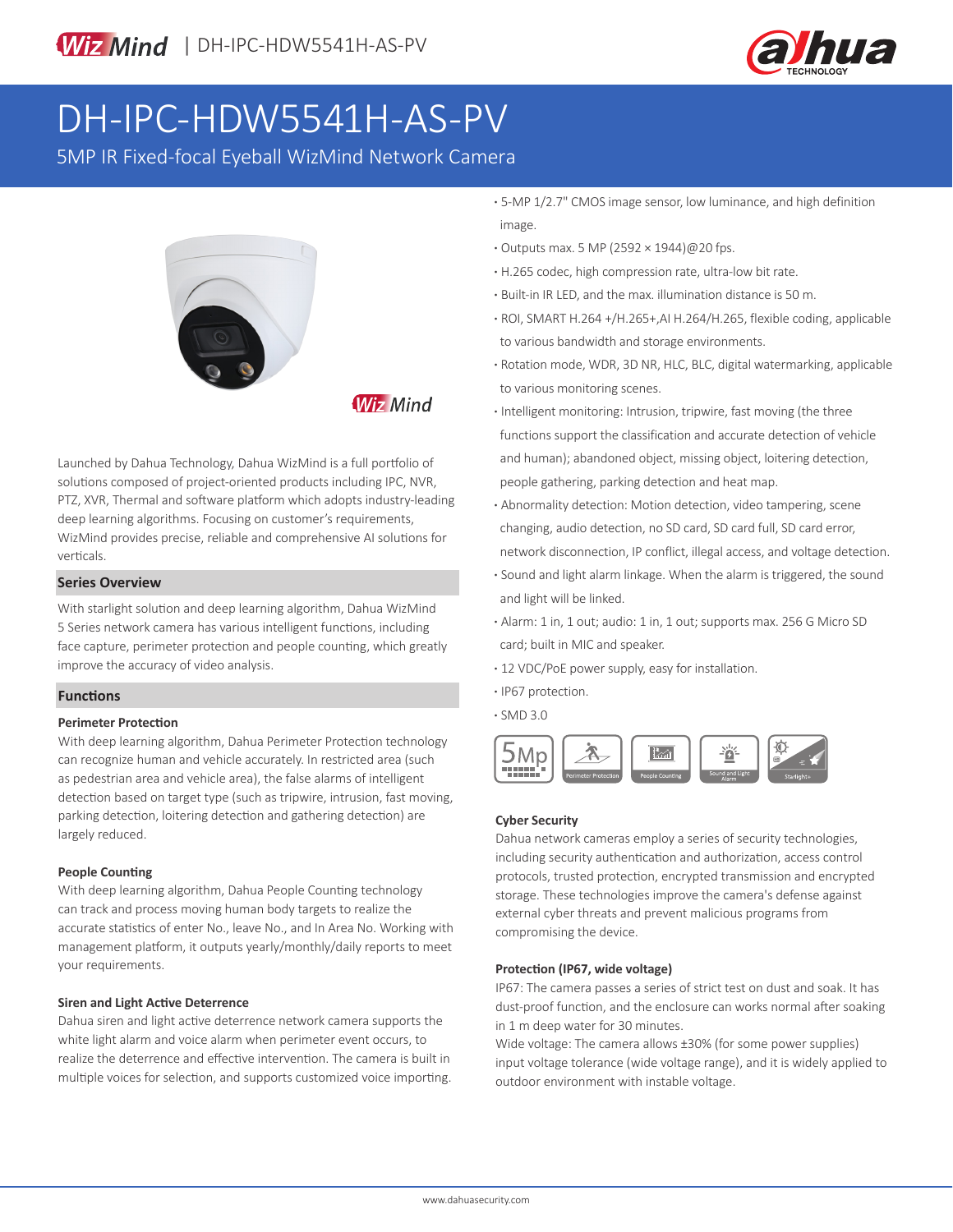# Wiz Mind | DH-IPC-HDW5541H-AS-PV

# **Technical Specification**

| Camera                       |                  |                                                                                                                                                                          |                      |                      |                    |
|------------------------------|------------------|--------------------------------------------------------------------------------------------------------------------------------------------------------------------------|----------------------|----------------------|--------------------|
| Image Sensor                 |                  | 1/2.7" CMOS                                                                                                                                                              |                      |                      |                    |
| Max. Resolution              |                  | 2592 (H) × 1944 (V)                                                                                                                                                      |                      |                      |                    |
| <b>ROM</b>                   |                  | <b>128 MB</b>                                                                                                                                                            |                      |                      |                    |
| <b>RAM</b>                   |                  | 512 MB                                                                                                                                                                   |                      |                      |                    |
| <b>Scanning System</b>       |                  | Progressive                                                                                                                                                              |                      |                      |                    |
| Electronic Shutter Speed     |                  | Auto/Manual 1/3 s-1/100,000 s                                                                                                                                            |                      |                      |                    |
| Min. Illumination            |                  | 0.005 lux@F1.6 (Color, 30 IRE)<br>0.0005 lux@F1.6 (B/W, 30 IRE)<br>0 lux (Illuminator on)                                                                                |                      |                      |                    |
| S/N Ratio                    |                  | $>$ 56 dB                                                                                                                                                                |                      |                      |                    |
| <b>Illumination Distance</b> |                  | 2.8 mm: 30 m (98.43 ft) (IR)<br>3.6 mm: 30 m (98.43 ft) (IR)<br>6 mm: 50 m (164.04 ft) (IR)                                                                              |                      |                      |                    |
| Illuminator On/Off Control   |                  | Auto; Manual                                                                                                                                                             |                      |                      |                    |
| <b>Illuminator Number</b>    |                  | $1$ (IR LED)<br>1 (Warm light)                                                                                                                                           |                      |                      |                    |
| Pan/Tilt/Rotation Range      |                  | Pan: 0°-360°<br>Tilt: 0°-78°<br>Rotation: 0°-360°                                                                                                                        |                      |                      |                    |
| Lens                         |                  |                                                                                                                                                                          |                      |                      |                    |
| Lens Type                    |                  | Fixed-focal                                                                                                                                                              |                      |                      |                    |
| Lens Mount                   |                  | M12                                                                                                                                                                      |                      |                      |                    |
| Focal Length                 |                  | 2.8 mm; 3.6 mm; 6 mm                                                                                                                                                     |                      |                      |                    |
| Max. Aperture                |                  | F1.6                                                                                                                                                                     |                      |                      |                    |
| Field of View                |                  | 2.8 mm: Horizontal: 102°; Vertical: 71°; Diagonal: 131°<br>3.6 mm: Horizontal: 84°; Vertical: 58°; Diagonal: 110°<br>6 mm: Horizontal: 51°; Vertical: 37°; Diagonal: 63° |                      |                      |                    |
| Iris Control                 |                  | Fixed                                                                                                                                                                    |                      |                      |                    |
| Close Focus Distance         |                  | 2.8 mm: 0.9 m (2.95 ft)<br>3.6 mm: 1.6 m (5.25 ft)<br>6 mm: 3.1 m (10.17 ft)                                                                                             |                      |                      |                    |
| <b>DORI</b><br>Distance      | Lens             | Detect                                                                                                                                                                   | Observe              | Recognize            | Identify           |
|                              | $2.8 \text{ mm}$ | 56 m<br>(183.73 ft)                                                                                                                                                      | 22.4 m<br>(73.49 ft) | 11.2 m<br>(36.75 ft) | 5.6m<br>(18.37 ft) |
|                              | 3.6 mm           | 80 m<br>(262.47 ft)                                                                                                                                                      | 32 m<br>(104.99 ft)  | 16 m<br>(52.49 ft)   | 8 m<br>(26.25 ft)  |
|                              | 6 mm             | 120 m<br>(393.70 ft)                                                                                                                                                     | 48 m<br>(157.48 ft)  | 24 m<br>(78.74 ft)   | 12 m<br>(39.37 ft) |
| <b>Smart Event</b>           |                  |                                                                                                                                                                          |                      |                      |                    |

| Smart Event |  |
|-------------|--|
|-------------|--|

| <b>IVS</b>                 | Abandoned object; missing object                                                                                                                                                                     |  |  |
|----------------------------|------------------------------------------------------------------------------------------------------------------------------------------------------------------------------------------------------|--|--|
| Heat Map                   | Yes                                                                                                                                                                                                  |  |  |
| Professional, intelligent  |                                                                                                                                                                                                      |  |  |
| IVS (Perimeter Protection) | Intrusion, tripwire, fast moving (the three functions<br>support the classification and accurate detection<br>of vehicle and human); loitering detection, people<br>gathering, and parking detection |  |  |
| SMD 3.0                    | Less false alarm, longer detection distance                                                                                                                                                          |  |  |

| <b>People Counting</b>         | Tripwire people counting, generating and exporting<br>report (day/month); people counting in area; queue<br>management; 4 rules can be set for tripwire, people<br>counting in area and queue management.                                                                                                                                                                                                             |  |  |
|--------------------------------|-----------------------------------------------------------------------------------------------------------------------------------------------------------------------------------------------------------------------------------------------------------------------------------------------------------------------------------------------------------------------------------------------------------------------|--|--|
| Smart Search                   | Work together with Smart NVR to perform refine<br>intelligent search, event extraction and merging to event<br>videos                                                                                                                                                                                                                                                                                                 |  |  |
| Video                          |                                                                                                                                                                                                                                                                                                                                                                                                                       |  |  |
| Video Compression              | H.265; H.264; H.264H; H.264B; MJPEG (Only supported<br>by the sub stream)                                                                                                                                                                                                                                                                                                                                             |  |  |
| Smart Codec                    | Smart H.265+; Smart H.264+                                                                                                                                                                                                                                                                                                                                                                                            |  |  |
| AI Coding                      | AI H.265; AI H.264                                                                                                                                                                                                                                                                                                                                                                                                    |  |  |
| Video Frame Rate               | Main stream: 2592 × 1944 (1-20 fps)<br>Sub stream: D1 (1-25/30 fps)<br>Third stream: 1080p (1-25/30 fps)<br>*The values above are the max. frame rates of each<br>stream; for multiple streams, the values will be subjected<br>to the total encoding capacity.                                                                                                                                                       |  |  |
| <b>Stream Capability</b>       | 3 streams                                                                                                                                                                                                                                                                                                                                                                                                             |  |  |
| Resolution                     | 2592 × 1944; 2688 × 1520; 2304 × 1296; 1080p (1920 ×<br>1080); 1.3M (1280 × 960); 720p (1280 × 720); D1 (704<br>× 576/704 ×480); VGA (640 × 480); CIF (352 × 288/352<br>$\times$ 240)                                                                                                                                                                                                                                 |  |  |
| <b>Bit Rate Control</b>        | CBR/VBR                                                                                                                                                                                                                                                                                                                                                                                                               |  |  |
| Video Bit Rate                 | H.264: 3 kbps-20480 kbps<br>H.265: 3 kbps-20480 kbps                                                                                                                                                                                                                                                                                                                                                                  |  |  |
| Day/Night                      | Auto(ICR)/Color/B/W                                                                                                                                                                                                                                                                                                                                                                                                   |  |  |
| <b>BLC</b>                     | Yes                                                                                                                                                                                                                                                                                                                                                                                                                   |  |  |
| HLC                            | Yes                                                                                                                                                                                                                                                                                                                                                                                                                   |  |  |
| <b>WDR</b>                     | 120 dB                                                                                                                                                                                                                                                                                                                                                                                                                |  |  |
| Scene Self-adaptation<br>(SSA) | Yes                                                                                                                                                                                                                                                                                                                                                                                                                   |  |  |
| White Balance                  | Auto; natural; street lamp; outdoor; manual; regional<br>custom                                                                                                                                                                                                                                                                                                                                                       |  |  |
| Gain Control                   | Auto; Manual                                                                                                                                                                                                                                                                                                                                                                                                          |  |  |
| Noise Reduction                | 3D NR                                                                                                                                                                                                                                                                                                                                                                                                                 |  |  |
| <b>Motion Detection</b>        | OFF/ON (4 areas, rectangular)                                                                                                                                                                                                                                                                                                                                                                                         |  |  |
| Region of Interest (RoI)       | Yes (4 areas)                                                                                                                                                                                                                                                                                                                                                                                                         |  |  |
| Defog                          | Yes                                                                                                                                                                                                                                                                                                                                                                                                                   |  |  |
| Image Rotation                 | 0°/90°/180°/270° (Support 90°/270° with 4M resolution<br>and lower)                                                                                                                                                                                                                                                                                                                                                   |  |  |
| Mirror                         | Yes                                                                                                                                                                                                                                                                                                                                                                                                                   |  |  |
| <b>Privacy Masking</b>         | 8 areas                                                                                                                                                                                                                                                                                                                                                                                                               |  |  |
| Audio                          |                                                                                                                                                                                                                                                                                                                                                                                                                       |  |  |
| <b>Built-in MIC</b>            | Yes                                                                                                                                                                                                                                                                                                                                                                                                                   |  |  |
| <b>Audio Compression</b>       | PCM; G.711a; G.711Mu; G.726; G.723                                                                                                                                                                                                                                                                                                                                                                                    |  |  |
| Alarm                          |                                                                                                                                                                                                                                                                                                                                                                                                                       |  |  |
| Alarm Event                    | No SD card; SD card full; SD card error; network<br>disconnection; IP conflict; illegal access; motion<br>detection; video tampering; tripwire; intrusion; fast<br>moving; abandoned object; missing object; loitering<br>detection; people gathering; parking detection; scene<br>changing; audio detection; external alarm; SMD; people<br>counting in area; stay detection; people counting;<br>security exception |  |  |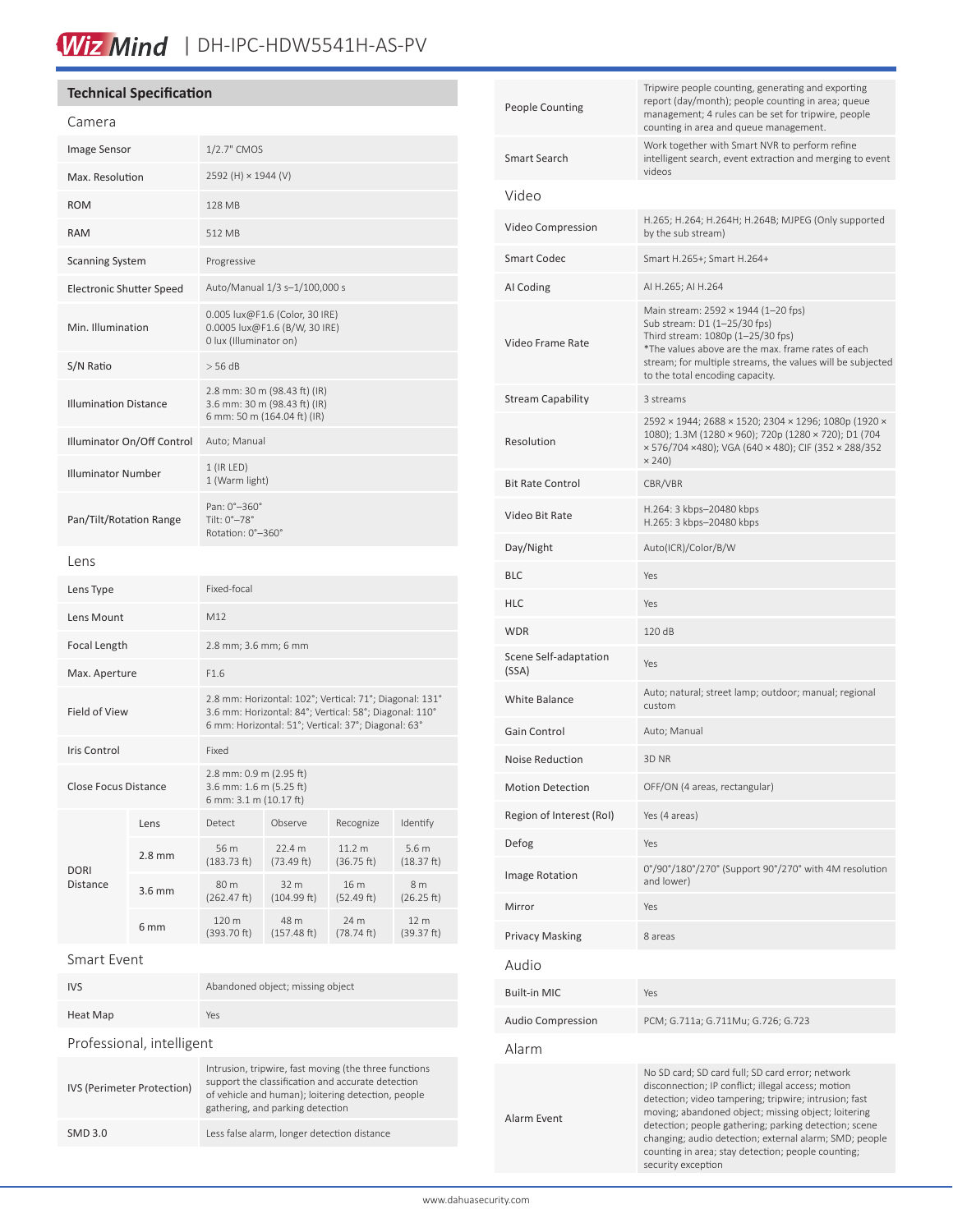# Wiz Mind | DH-IPC-HDW5541H-AS-PV

#### Network

| Network Port                 | RJ-45 (10/100 Base-T)                                                                                                                                                                                                                                                 |  |  |
|------------------------------|-----------------------------------------------------------------------------------------------------------------------------------------------------------------------------------------------------------------------------------------------------------------------|--|--|
| SDK and API                  | Yes                                                                                                                                                                                                                                                                   |  |  |
| <b>Cyber Security</b>        | Video encryption; Firmware encryption; Configuration<br>encryption; Digest; WSSE; Account lockout; Security logs;<br>IP/MAC filtering; Generation and importing of X.509<br>certification; syslog; HTTPS; 802.1x; Trusted boot; Trusted<br>execution; Trusted upgrade |  |  |
| Network Protocol             | IPv4; IPv6; HTTP; HTTPS; TCP; UDP; ARP; RTP; RTSP; RTCP;<br>RTMP; SMTP; FTP; SFTP; DHCP; DNS; DDNS; QoS; UPnP;<br>NTP; Multicast; ICMP; IGMP; NFS; SAMBA; PPPoE; 802.1x;<br><b>SNMP</b>                                                                               |  |  |
| Interoperability             | ONVIF (Profile S/Profile G/Profile T); CGI; Milestone; P2P                                                                                                                                                                                                            |  |  |
| User/Host                    | 20 (Total bandwidth: 80 M)                                                                                                                                                                                                                                            |  |  |
| Storage                      | FTP; SFTP; Micro SD card (support max. 256 GB); NAS                                                                                                                                                                                                                   |  |  |
| <b>Browser</b>               | IE: IE 8 and later<br>Chrome<br>Firefox                                                                                                                                                                                                                               |  |  |
| Management Software          | Smart PSS; DSS; DMSS                                                                                                                                                                                                                                                  |  |  |
| <b>Mobile Client</b>         | iOS; Android                                                                                                                                                                                                                                                          |  |  |
| Certification                |                                                                                                                                                                                                                                                                       |  |  |
| Certifications               | CE-LVD: EN60950-1;<br>CE-EMC: Electromagnetic Compatibility Directive<br>2014/30/EU;<br>FCC: 47 CFR FCC Part 15, Subpart B;<br>UL/CUL:<br>UL60950-1<br>CAN/CSA C22.2 No.60950-1-07                                                                                    |  |  |
| Port                         |                                                                                                                                                                                                                                                                       |  |  |
| Audio Input                  | 1 channel (RCA port)                                                                                                                                                                                                                                                  |  |  |
| <b>Audio Output</b>          | 1 channel (RCA port)                                                                                                                                                                                                                                                  |  |  |
| Alarm Input                  | 1 channel in: 5mA 3V-5 VDC                                                                                                                                                                                                                                            |  |  |
| Alarm Output                 | 1 channel out: 300mA 12 VDC                                                                                                                                                                                                                                           |  |  |
| Power                        |                                                                                                                                                                                                                                                                       |  |  |
| Power Supply                 | 12 VDC/PoE (802.3af)                                                                                                                                                                                                                                                  |  |  |
| Power Consumption            | Basic: 2.4 W (12 VDC); 3 W (PoE)<br>Max. (H.265 + three streams + intelligence on + IR on +<br>warm light + max. speaker volume ): 8 W (12 VDC); 9.6W<br>(PoE)                                                                                                        |  |  |
| Environment                  |                                                                                                                                                                                                                                                                       |  |  |
| <b>Operating Temperature</b> | -40 °C to +60 °C (-40 °F to +140 °F)                                                                                                                                                                                                                                  |  |  |
| <b>Operating Humidity</b>    | $\leq 95\%$                                                                                                                                                                                                                                                           |  |  |
| <b>Storage Temperature</b>   | -40 °C to +60 °C (-40 °F to +140 °F)                                                                                                                                                                                                                                  |  |  |
| Protection                   | <b>IP67</b>                                                                                                                                                                                                                                                           |  |  |
| Structure                    |                                                                                                                                                                                                                                                                       |  |  |
| Casing                       | Metal + plastic                                                                                                                                                                                                                                                       |  |  |
| <b>Product Dimensions</b>    | $\Phi$ 122 mm × 113.5 mm ( $\Phi$ 4.80" × 4.47")                                                                                                                                                                                                                      |  |  |
| Net Weight                   | 485 g (1.07 lb)                                                                                                                                                                                                                                                       |  |  |
| <b>Gross Weight</b>          | 650 g (1.43 lb)                                                                                                                                                                                                                                                       |  |  |

| <b>Ordering Information</b> |                        |                                                            |  |  |
|-----------------------------|------------------------|------------------------------------------------------------|--|--|
| <b>Type</b>                 | Model                  | Description                                                |  |  |
| <b>5MP Camera</b>           | DH-IPC-HDW5541HP-AS-PV | 5MP IR Fixed-focal Eyeball<br>WizMind Network Camera, PAL  |  |  |
|                             | DH-IPC-HDW5541HN-AS-PV | 5MP IR Fixed-focal Eyeball<br>WizMind Network Camera, NTSC |  |  |
| Accessories<br>(Optional)   | PFB203W                | Wall Mount Bracket                                         |  |  |
|                             | <b>PFA137</b>          | <b>Junction Box</b>                                        |  |  |
|                             | PFA130-F               | <b>Junction Box</b>                                        |  |  |
|                             | <b>PFA152-F</b>        | Pole Mount Bracket                                         |  |  |
|                             | <b>PFA151</b>          | Corner Mount Bracket                                       |  |  |
|                             | <b>PFM321D</b>         | 12 VDC 1A Power Adapter                                    |  |  |
|                             | LR1002-1ET/1EC         | Single-port Long Reach Ethernet<br>over Coax Extender      |  |  |
|                             |                        |                                                            |  |  |

### **Accessories**

# Optional:



Bracket

PFA152-E Pole Mount Bracket

LR1002-1ET/1EC Single-port Long Reach Ethernet Over Coax Extender

 $\blacksquare$  is  $\blacksquare$  $\blacksquare$  49





PFA137 Junction Box

PFM900-E Integrated Mount Tester

PFA130-E Junction Box







Bracket



Mount Tester



PFM321D 12 VDC 1A Power Adapter



PFM900-E Integrated